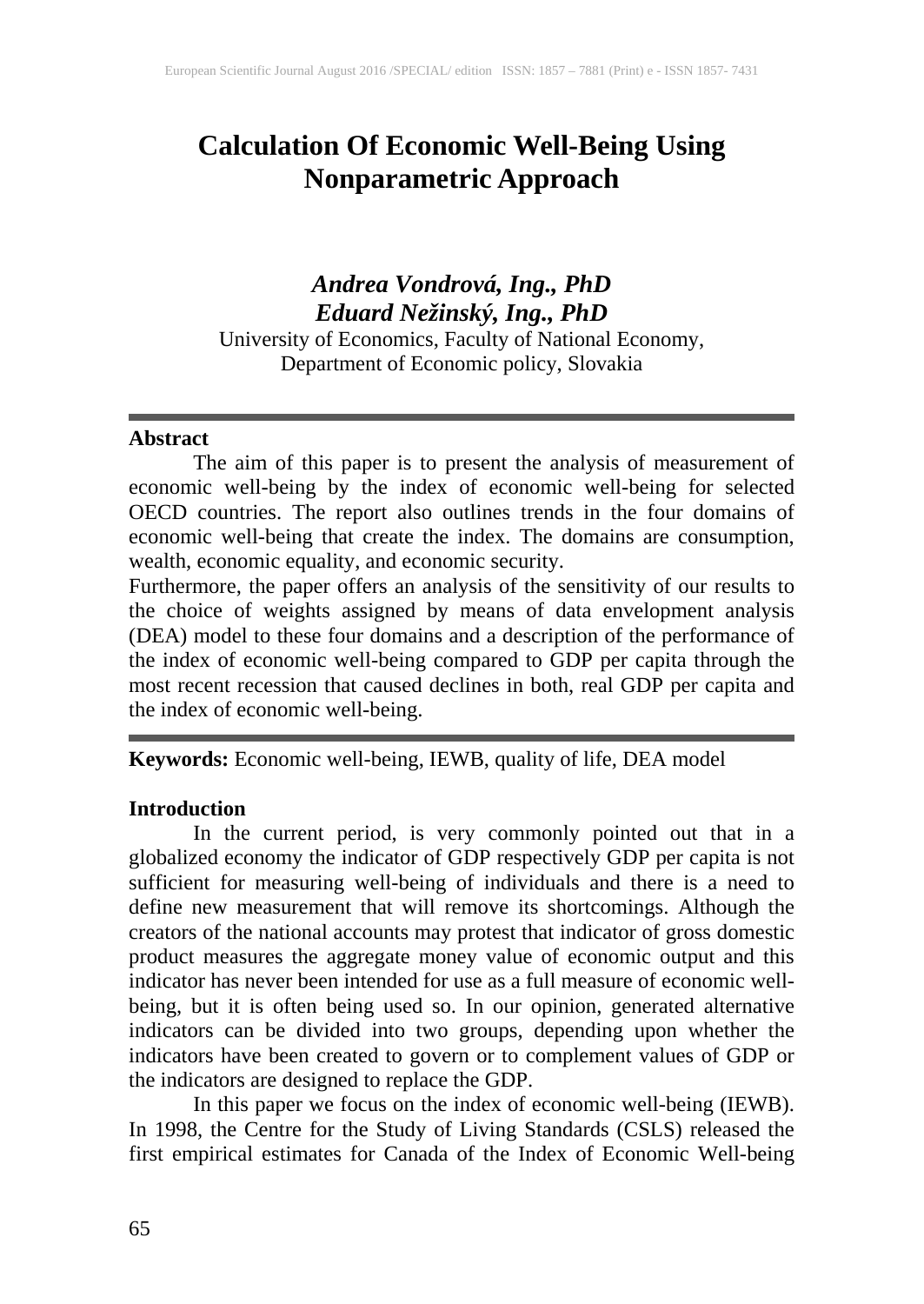(Osberg and Sharpe, 1998), a composite index based on a conceptual framework for measuring economic well-being developed by Osberg (1985).

The index attempts to construct better measures of effective consumption and social accumulation. It combines different approaches which include the current prosperity that is based on consumption, sustainable accumulation, and social issues (reduction in inequalities and protection against social risks). Environmental issues are addressed by the cost of  $CO<sub>2</sub>$  emissions per capita and inequality is measured by the Gini index and a level of poverty.

Finally, four key social risks are identified, including unemployment, risk of disease, poverty, single parents and pensioner poverty. The costs are estimated as the probability that the individuals are currently in the state of financial emergency and there is a need for compensation by the social system e.g. risk of unemployment is assessed by multiplying the level of unemployment and average income of unemployed from the social system.

The framework of the IEWB is based on two main ideas. First, economic well-being has multiple dimensions and an index should reflect that fact by aggregating measures of the various domains of economic wellbeing. Second, an index of economic well-being should facilitate public policy discussion by aggregating across the domains of economic well-being in a way that respects the diversity of individual values. Individuals differ (and have a moral right to differ) in the relative weights they assign to different dimensions of economic welfare, and an index should be useful to all individuals irrespective of those value differences (Osberg, Sharpe, 2011).

While focusing on the economic aspects of well-being we do not undervalue the importance of non-economic issues. Same as the authors of the IEWB, we are inspired by the idea that a better measurement of a better standard of living is needed if economic and social trends are to be combined into an index with larger ambitions.

The hypothesis is that indices of well-being can help policy makers to come to reasonable answers about social choices if information is presented in a way that highlights the objective trends in major dimensions of wellbeing and thereby helps policy makers to come to summative judgments but also respects potential differences in values (Osberg, Sharpe, 2009).

## **Methodology and data**

For assessing the economic well-being we used data from the World Bank, UNSD Statistical Databases, and Databases of European Commission as well as data from Statistical Office of the Slovak republic. *T*he assumption is based on the fact that current prosperity is based on consumption, sustainable accumulation, and social topics. Weights are assigned based on the Center for the Study of Living Standards – CSLS: per capita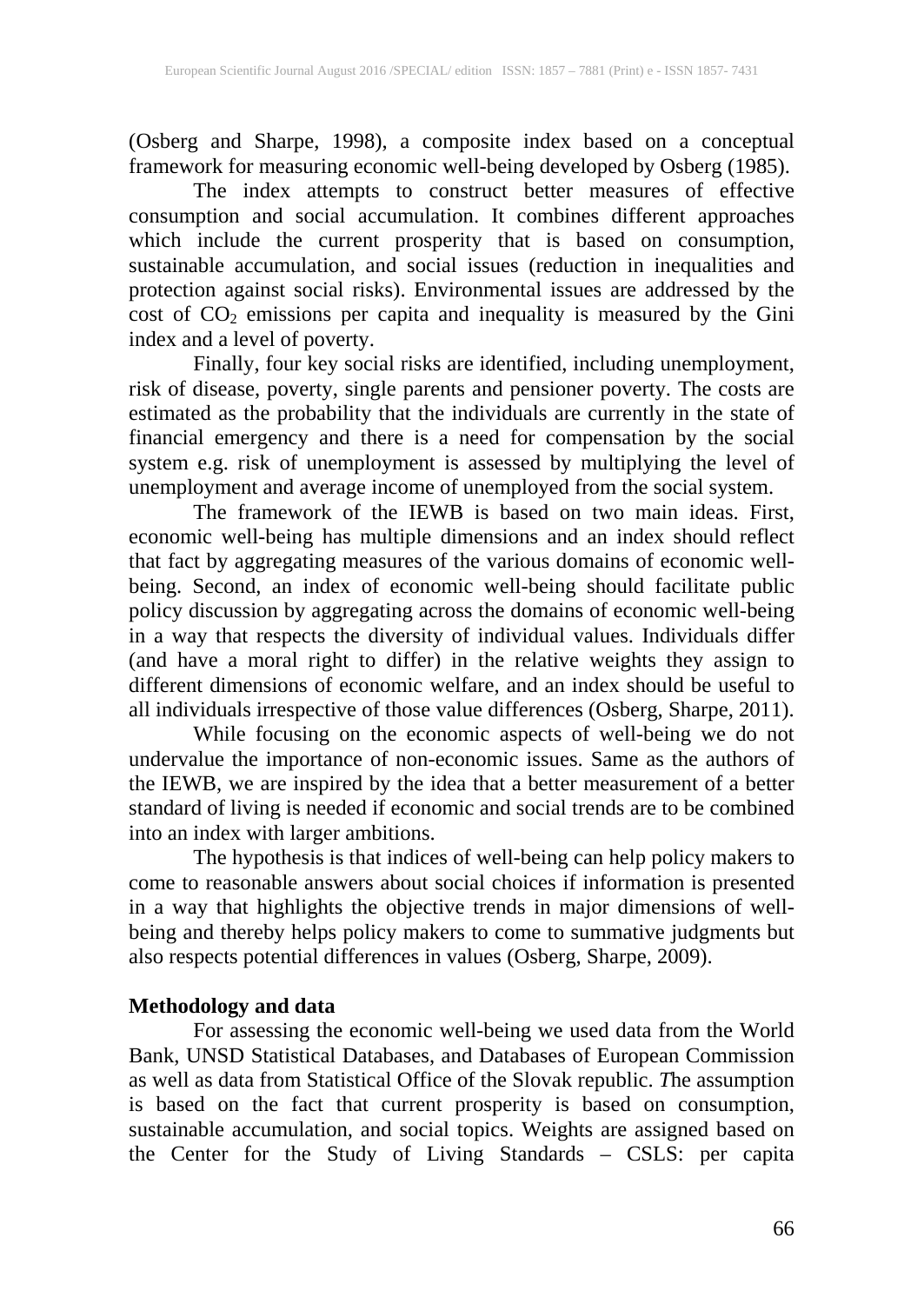consumption  $(0.4)$ , the stock of wealth  $(0.1)$ , equality  $(0.25)$ , and economic security (0.25). Although these weights reflected observed aggregate proportions for consumption and savings, the authors were criticized for a bias against sustainability because of the low weight for the stocks of wealth. Therefore we also offer a sensitivity analysis of our results to the choice of weights allocated through DEA model and we describe the performance of the economic well-being compared to GDP per capita.

DEA method allows evaluating the effectiveness of individual producer within the given group of data. DEA method is in comparison with statistical and other methods relatively new non-parametric method, which is one of the possible approaches for evaluating the efficiency and productivity of homogeneous production units. DEA model allows an individual assessment of the effectiveness of individual production units with respect to the entire set of units, which belongs among its greatest advantages.

In addition to the allocation of units on effective and ineffective scale, we are able to identify the source of inefficiency for the ineffective organizational units and also identify the way in which the unit could reach efficient scale.

For purposes of calculating optimal weights is sufficient to use the modification of the basic model proposed by A. Charnes, W.W. Cooper, E. Rhodes (1978), named in accordance with the authors' names CCR. The idea is based on the evaluation of the efficiency as a proportion as of virtual aggregate output and virtual aggregate inputs. Adhere to the used terminology we assess the effectiveness of *j* individual decision-making units (DMU) transforming *m* inputs to *n* outputs. Each DMU (indicated by an index of 0) addresses optimization problems with a focus on outputs:

$$
\min z_0(\mathbf{u}, \mathbf{v}) = \frac{\sum_{i=1}^m x_{i0} v_i}{\sum_{r=1}^s y_{r0} u_r} \text{ with restrictions}
$$
\n
$$
\frac{\sum_{i=1}^m x_{ij} v_i}{\sum_{r=1}^s y_{rj} u_r} \ge 1 \qquad (j = 1, 2, ..., n)
$$
\n
$$
u_r \ge \varepsilon \qquad (r = 1, 2, ..., s)
$$
\n
$$
v_i \ge \varepsilon \qquad (i = 1, 2, ..., n)
$$
\n
$$
v_i \ge \varepsilon \qquad (i = 1, 2, ..., s)
$$

2, ..., m),

where  $z_0$  is the objective function expressing the efficiency of the inverse relationship in terms of inputs and outputs,  $x_{ij}$  input *i* used by *j* DMU and the element  $y_{ij}$  is the *i* output produced by DMU of *j*. E is small positive number Added to the limits in order to identify so-called weak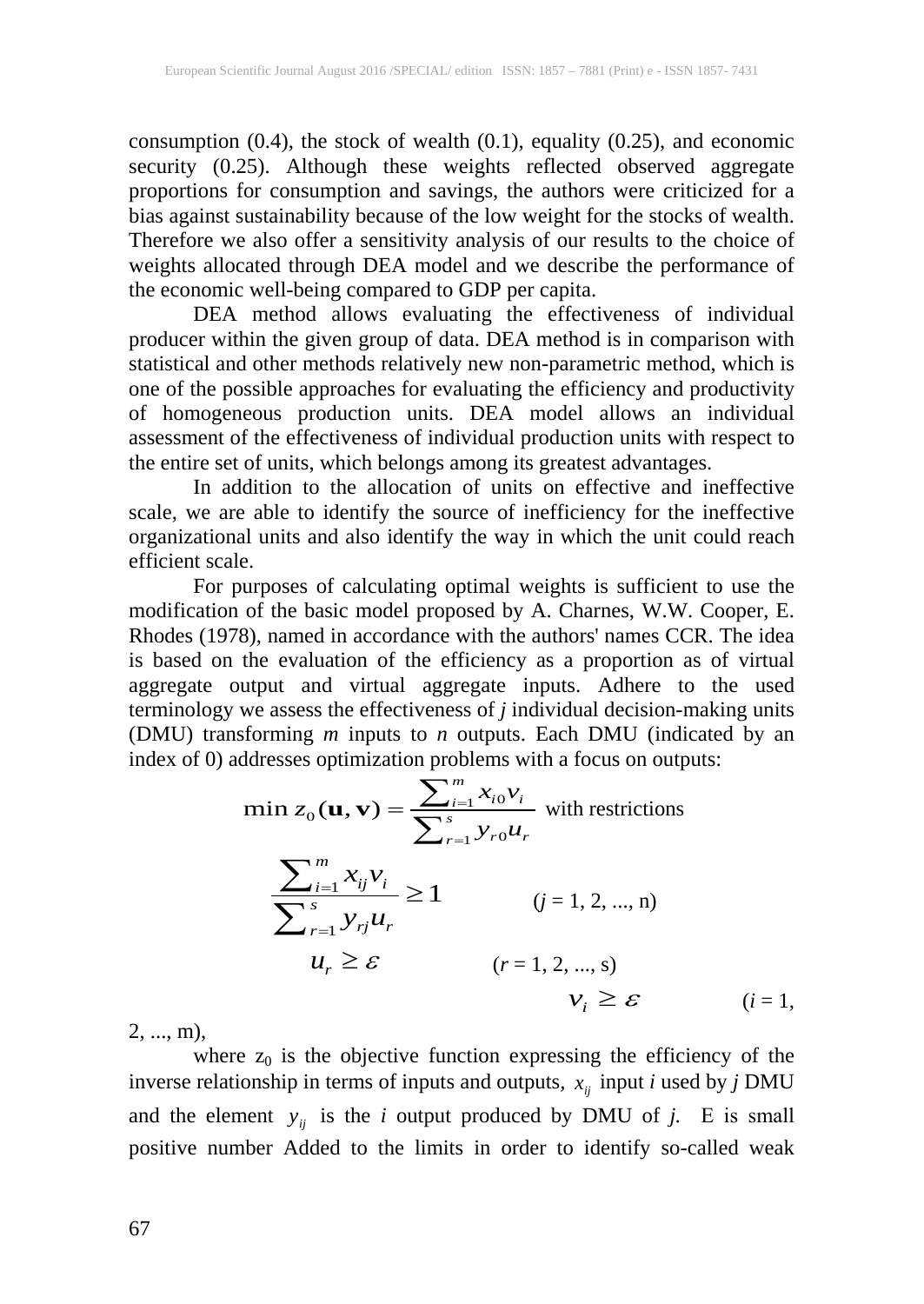efficiency. The transfer of the problem to the linear form we achieve by the Charnes-Cooper transformation of variables using substitution:

$$
\mu_r = t u_r \t (r = 1, 2, ..., s)
$$
  

$$
v_i = t v_i \t (i = 1, 2, ..., m),
$$
  

$$
t = \frac{1}{\sum_{r=1}^{s} y_{r0} u_r}
$$

The resulting linear program has the form:

$$
\min f_0(\mathbf{v}) = \sum_{i=1}^m x_{i0} v_i
$$
  
with limitations 
$$
\sum_{i=1}^m x_{ij} v_i - \sum_{r=1}^s y_{rj} \mu_r \ge 0 \quad (j = 1, 2, ..., n)
$$

$$
\sum_{r=1}^s y_{rj} \mu_r = 1
$$

$$
\mu_r \ge \varepsilon \quad (r = 1, 2, ..., s)
$$

$$
v_i \ge \varepsilon \quad (i = 1, 2, ..., m)
$$

Standardization of outputs  $\sum y_{r0}$ 1 1  $r \theta P^r r$ *i*  $y_{r0}\mu$  $\sum_{i=1}^{n} y_{r0} \mu_r = 1$  gives the output orientation

of model.

The interpretation is based on the construction of indicator. Efficient units will be  $f_0=1$ . Given the limitation is the smallest possible value of effectiveness, ineffective thus define the unit of  $f_0 > 1$ .

For the purpose of construction of optimum weights of the IEWB we perceive individual states as independent decision-making unit and the output for the task are the individual sub-indices. For simplicity, the inputs will be put equal to 1. Since the IEWB is indicated in the scale from 0 to 1, it can be recognized as an efficiency index with fixed weights  $\mu_r = 1/4$ . Comparable index of efficiency we get as the inverse value of the objective function:  $\varphi = 1/f_0$ , which is also within the range of 0 to 1.

Condition 1 1 *s rj r r*  $y_{ri}\mu$ =  $\sum y_{rj}\mu_r = 1$  gives scope for interpreting the results in a way that testifies about the contribution of each input (sub-indices) to overall efficiency. The sub-indexes weighted by optimal weights  $\mathcal{Y}_{rj} \mu_r$  are in the output of software referred to as Weighted Data. Ratio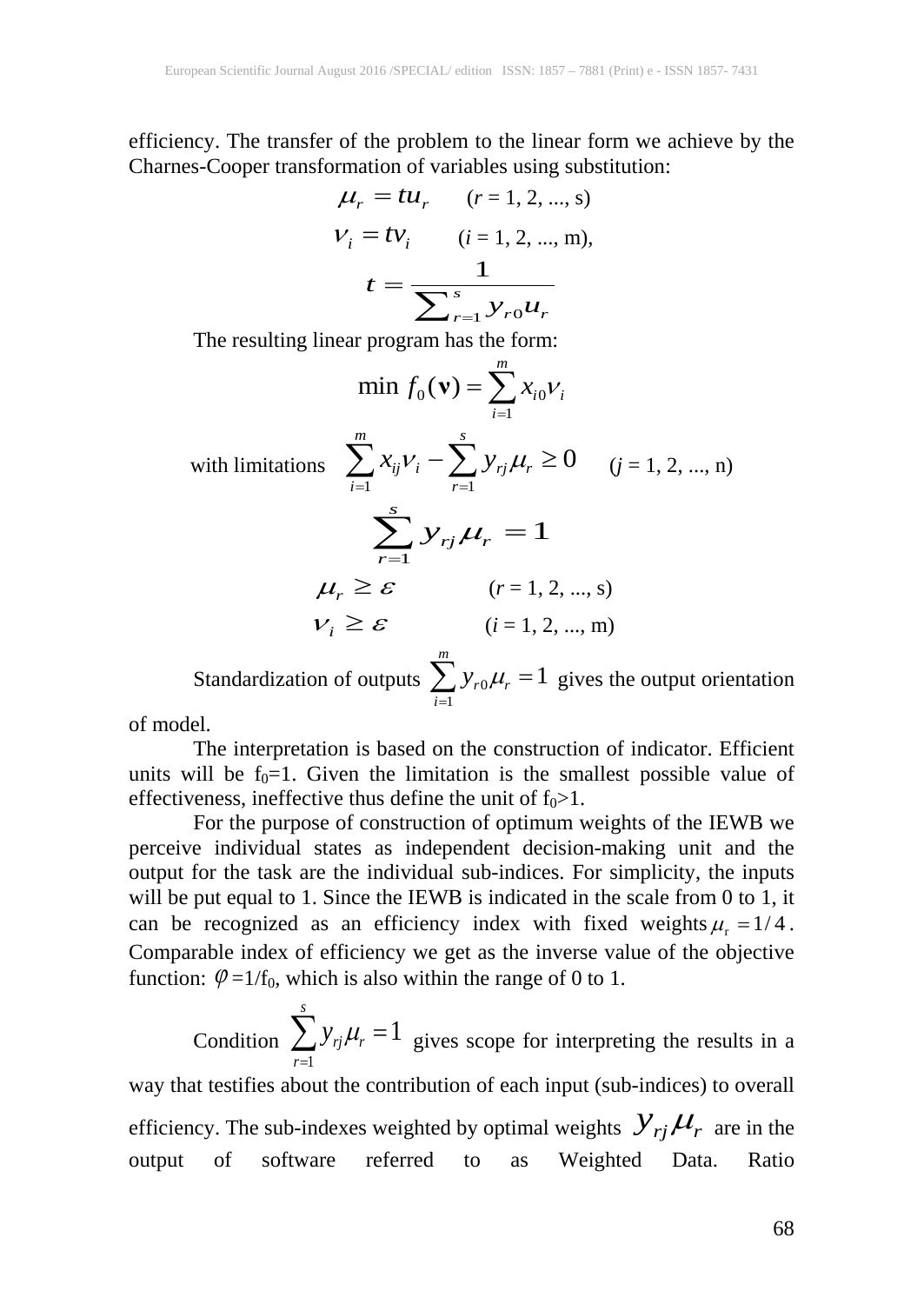1 *s*  $r_j$   $\mu_r$  /  $\sum$   $r_j$   $\mu_r$   $\sum$   $r_j$   $\mu_r$ *r*  $y_{ri}\mu_r / \sum y_{ri}\mu_r = y_{ri}\mu_r$ =  $\sum y_{rj}\mu_r = y_{rj}\mu_r$  can be interpreted in a way that testifies

about the relative contributions of individual sub-indices to the overall efficiency of composite index. It is evident that countries assess for themselves the 'good' indicators with higher weights.

The basic reason why this issue is important is fact that we measure variables that have in the ground state significantly different units. Otherwise, if we did not set weights, the composite index would focus on variables with high range and small but significant changes in the value will not significantly affected the composite index.

If the variables are aggregated without individual weights, higher explicit weights are with respect to the variables that have a larger extent as their percentage increases.

Our motivation for setting the weights using the method DEA in comparison with weights settled by authors is the fact that the increase in the value of some variables such as the flow of consumption is equivalent to an increase of total well-being, while increases in other variables such as unemployment are equivalent to decline in the overall welfare.

In this case, the variables are standardized in a way that an increase in standardized weights corresponds to an increase in overall well-being.

## **Results**

In this part of paper we explore the sensitivity of our results to the choice of the weights that are assigned to the four domains of well-being. The aim of the analysis is through DEA method to evaluate the sensitivity of our results to the choice of the weights of these four domains, respectively what is the potential for improvement of their achieved level of economic well-being.

Non-parametric approach provides a relative measure that considered the selected set of DMU, which represents 11 countries included in the analysis. Inputs to the model are individual indicators of overall well-being (consumption flows, wealth stocks, inequality measures and economic security). Efficient scale is composed of countries that have managed to fully transform the achieved level of economic well-being to their economic performance. This means that countries located on the border of efficiency (according to Pareto-Koopmans interpretation) can increase their overall economic well-being only by reducing low quality of one of the four indicators of IEWB.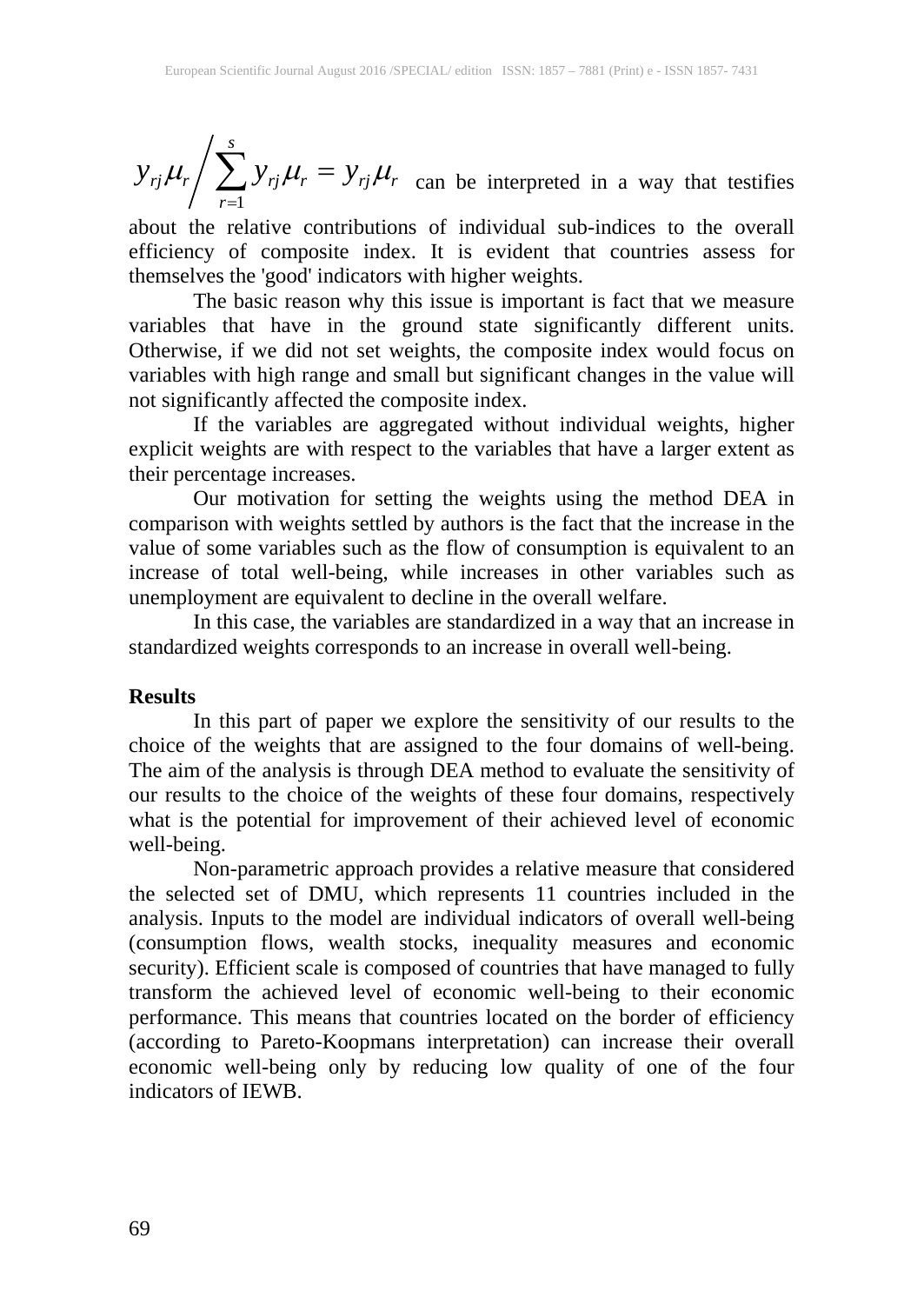

Figure 1: Effectiveness of selected OECD countries based on weights specified using the DEA model, 2000 and 2013

Source: Centre for the Study of Living Standards; own calculation

Efficient scale consists of countries that have managed to transform the achieved quality of their sub-indexes into their overall economic wellbeing. In 2000 the efficient scale consisted of six countries - Norway, United Kingdom, Finland, Netherlands, Denmark and Germany but in 2013 only four countries has been efficient - Norway, United Kingdom, Finland, Netherlands (Figure 1). We are able to conclude that DEA model identified four effective countries in 2013 and six in 2000 from eleven observed countries*.* If other countries would want to achieve the level of efficiency frontier they would have to reduce the low quality of other indicators of IEWB. In the case of countries which are below the level of efficiency it is possible to identify the potential for improvement. The potential for improvement is the percentage that is captured in Table 3 for both years.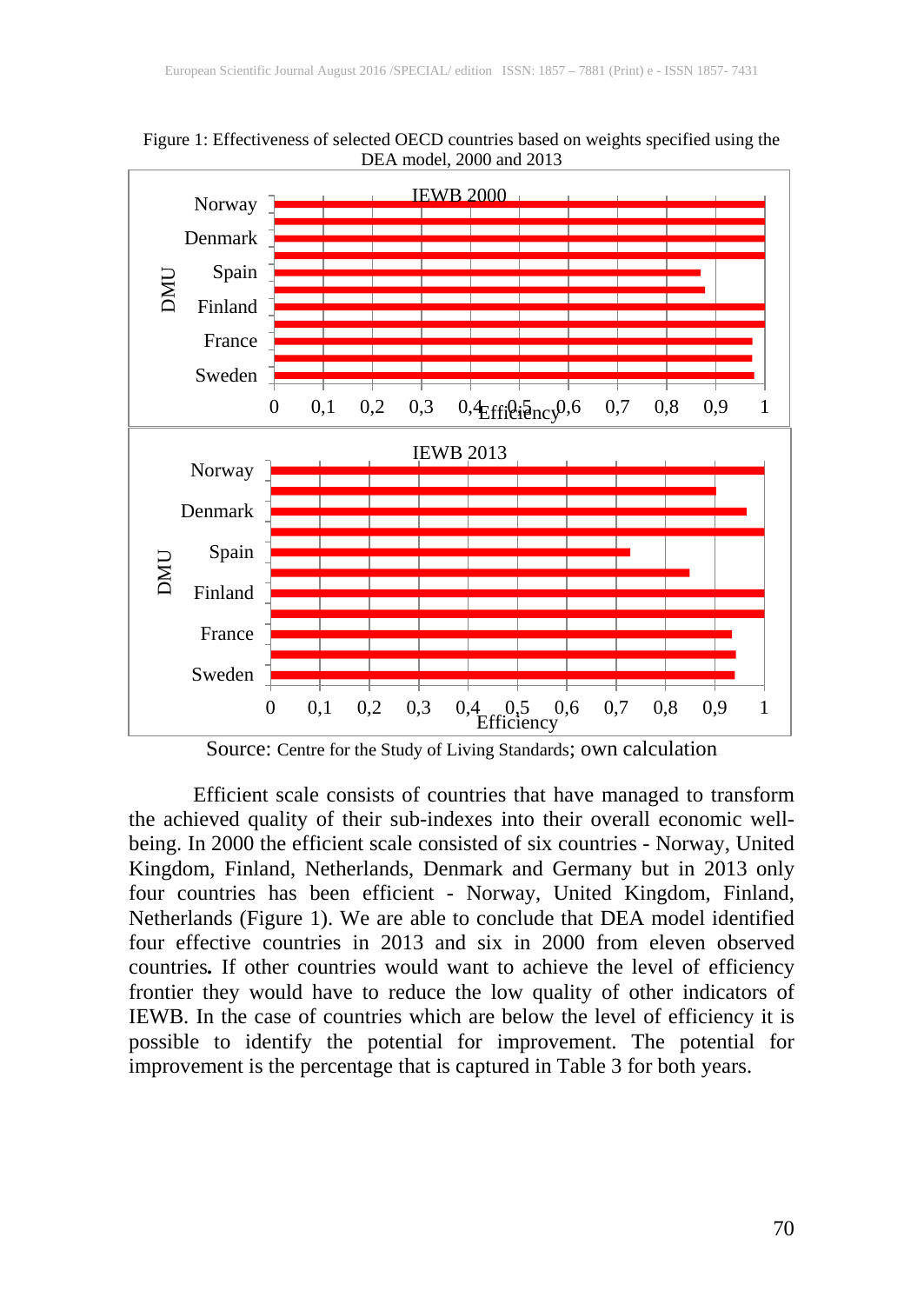| 2000<br>Rank   | <b>DMU</b>         | Well-<br>being<br>Index | Consumption<br><b>Flows</b> | Wealth<br><b>Stocks</b> | Inequality<br><b>Measures</b> | Economic<br>Security |
|----------------|--------------------|-------------------------|-----------------------------|-------------------------|-------------------------------|----------------------|
|                | Norway             | 1                       | 0,8890618                   | 0,1109382               | $\mathbf{0}$                  | $\mathbf{0}$         |
|                | Germany            | 1                       | 0,5167114                   | 0,0983                  | 0,3850049                     | $\theta$             |
|                | Denmark            | $\mathbf{1}$            | $\theta$                    | 0,0922                  | 0,7329203                     | 0,1748837            |
|                | United             |                         |                             |                         |                               |                      |
|                | Kingdom            | 1                       |                             | $\boldsymbol{0}$        | $\overline{0}$                | $\boldsymbol{0}$     |
|                | <b>Netherlands</b> | 1                       | 0,9302798                   | 0,0697                  | $\theta$                      | $\overline{0}$       |
|                | Finland            | 1                       | 0,1525022                   | $\overline{0}$          | 0,8474978                     | $\overline{0}$       |
| $\overline{7}$ | Sweden             | 0,9781696               | $\Omega$                    | $\overline{0}$          | 0,000895                      | 0,9991049            |
| 8              | France             | 0,974991                | 0,2991838                   | $\overline{0}$          | 0,3850241                     | 0,3157921            |
| 9              | Belgium            | 0,9741954               | 0,2730929                   | $\overline{0}$          | 0,3894896                     | 0,3374175            |
| 10             | Italy              | 0,8781527               | 0,5591578                   | $\overline{0}$          | $\Omega$                      | 0,4408422            |
| 11             | Spain              | 0,8694694               | 0,6285728                   | $\overline{0}$          | 0,0708                        | 0,3006132            |
|                |                    | Well-                   |                             |                         |                               |                      |
| 2013<br>Rank   | <b>DMU</b>         | being<br><b>Index</b>   | Consumption<br><b>Flows</b> | Wealth<br><b>Stocks</b> | Inequality<br><b>Measures</b> | Economic<br>Security |
|                | Norway             | 1                       | 0,9623236                   | 0,0377                  | $\theta$                      | $\overline{0}$       |
|                | United             |                         |                             |                         |                               |                      |
|                | Kingdom            | 1                       |                             | $\boldsymbol{0}$        | $\theta$                      | $\boldsymbol{0}$     |
|                | Finland            | 1                       | 0,0147                      | $\overline{0}$          | 0,9853118                     | $\overline{0}$       |
|                | Netherlands        | $\mathbf{1}$            | 0,5022404                   | $\overline{0}$          | 0,4977596                     | $\overline{0}$       |
| 5              | Denmark            | 0,9641148               | $\theta$                    | $\overline{0}$          | $\theta$                      |                      |
| 6              | Belgium            | 0,9426633               | 0,1520423                   | $\overline{0}$          | 0,7380753                     | 0,1098824            |
| $\overline{7}$ | Sweden             | 0,940089                | $\Omega$                    | $\overline{0}$          | 0,5638304                     | 0,4361696            |
| 8              | France             | 0,9347215               | 0,1420636                   | $\overline{0}$          | 0,7466627                     | 0,1112737            |
| 9              | Germany            | 0,9026324               | $\Omega$                    | $\overline{0}$          | 0,5676372                     | 0,4323628            |
| 10             | Italy              | 0,8489234               | $\Omega$                    | $\Omega$                |                               |                      |

Table 1: Decomposition of inefficiency of selected OECD countries, 2000 and 2013

Source: Centre for the Study of Living Standards; own calculation

As stated in Table 1, a strong need for improvements in IEWB can be mainly seen in Spain and Italy. Decomposition of inefficiency indicates that despite the differences in the achieved overall economic well-being in the surveyed economies, the potential for enhancement of various areas of IEWB indicators is not relatively equally distributed.

This means that improvements in the overall economic well-being must be understood comprehensively. The achieved well-being is not the result of only one indicator but has to be achieved by improvement in all four areas of well-being. Different values of overall well-being in countries reflect not only the differences in amenities of components of well-being of surveyed countries but also in quality of their economic performance. Based on data from the previous table, we are able to conclude that DEA model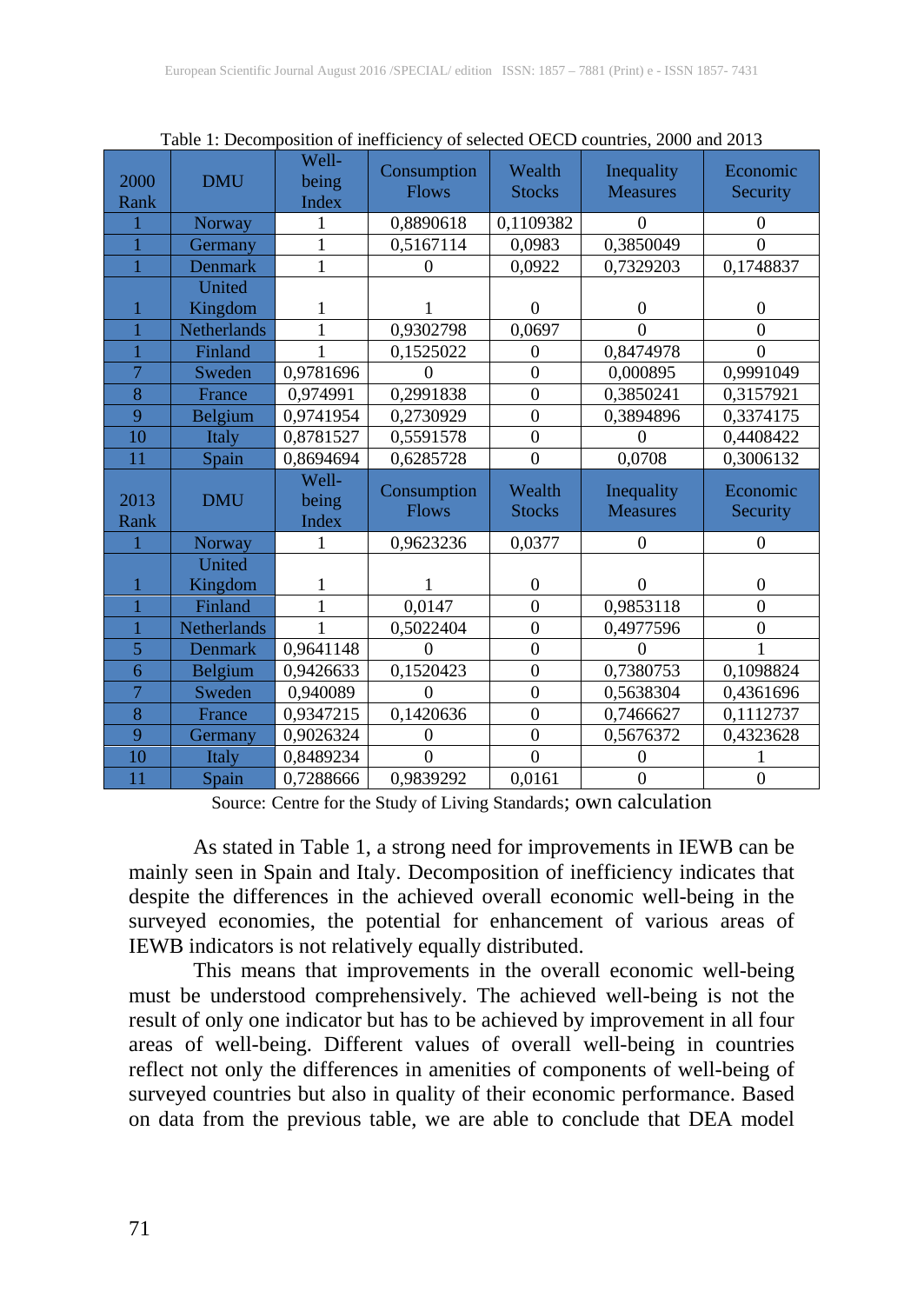identified four effective countries in 2013 and six in 2000 from eleven observed countries.

As already mentioned before, based on weighted data we are able to interpret which relative contributions of individual sub-indices contribute to the creation of overall well-being. In general, by comparing the relative contributions of the various sub-indices, we can conclude that surveyed countries achieve their efficiency primarily based on consumption flow in 2000 and in 2013 achieved efficiency is result mainly of consumption flows and inequality measures. On the other hand, the economic security participates on the construction of overall well-being with the smallest share. Its share significantly decreased in the creation of overall economic wellbeing in 2013 compared to 2000, which is also due to a negative average growth rate of this sub-index.

Value judgments regarding the importance of the different domains of economic well-being can matter, but in the alternative scenarios presented here, they have no significant effect on the rankings of countries according to the Index of Economic Well-being. Our main results are fairly robust comparing the overall well-being and the average annual growth of GDP per capita, but the results of these two scenarios of weighting scheme are almost similar. Norway has the highest Index value under both weighting schemes, followed by United Kingdom and Finland, while Spain is always on the bottom. The results for Denmark are particularly sensitive to the weights on economic equality and security relative to those on consumption and wealth (Table 1).

| Rank                        | Average annual growth of<br>GDP per capita | Average annual growth of overall<br>well-being | <b>DEA</b> model   |
|-----------------------------|--------------------------------------------|------------------------------------------------|--------------------|
|                             | Norway                                     | Norway                                         | Norway             |
| $\mathcal{D}_{\mathcal{A}}$ |                                            |                                                | United             |
|                             | Germany                                    | United Kingdom                                 | Kingdom            |
| 3                           | Sweden                                     | Finland                                        | Finland            |
| 4                           | Finland                                    | Belgium                                        | <b>Netherlands</b> |
| 5                           | Spain                                      | Sweden                                         | Denmark            |
| 6                           | <b>Netherlands</b>                         | <b>Netherlands</b>                             | Belgium            |
| 7                           | Denmark                                    | France                                         | Sweden             |
| 8                           | Belgium                                    | Germany                                        | France             |
| 9                           | France                                     | Italy                                          | Germany            |
| 10                          | United Kingdom                             | Denmark                                        | Italy              |
|                             | Italy                                      | Spain                                          | Spain              |

|  |  |  |  | Table 2: The ranking of countries under the three ways of measuring economic well-being |  |  |  |
|--|--|--|--|-----------------------------------------------------------------------------------------|--|--|--|
|--|--|--|--|-----------------------------------------------------------------------------------------|--|--|--|

Source: own calculations

#### **Conclusion**

Although economic well-being has increased between 2000 and 2013 in every country under first weighting scheme (with the exception of Spain),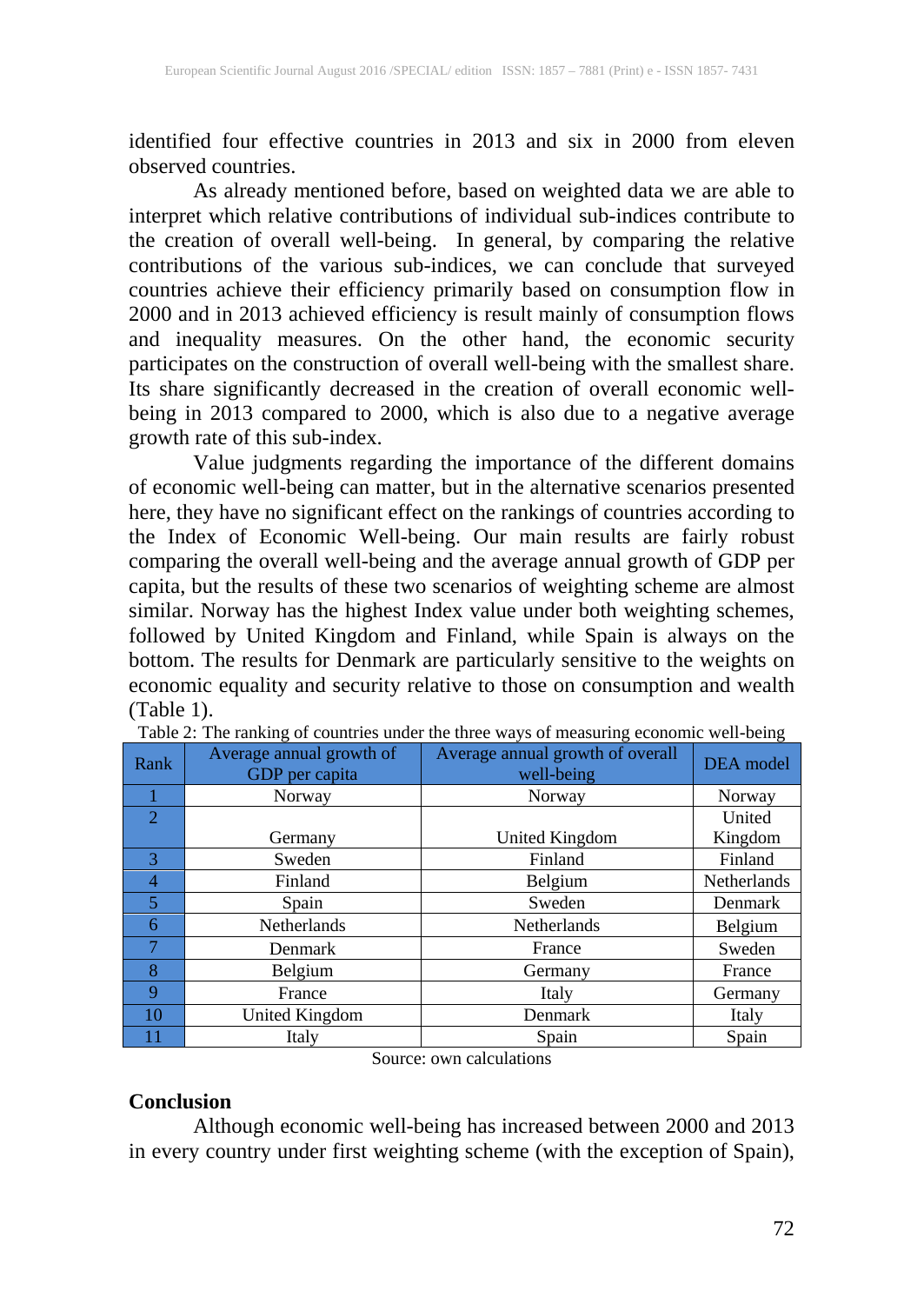under the second scheme overall well-being has decreased over the given period of time. Across the selected countries of OECD, rising economic well-being was driven by growth in consumption and stocks of wealth. In most of the countries, however, the growth of economic well-being was hindered by declines in economic equality and security. These trends were driven by rising income inequality and increased private expenditures on health care in most countries. An important objective of the Index of Economic Well-being is to make explicit value judgments that underline composite indicators of well-being by making the choice of weights for the four domains as transparent as possible. We tested the sensitivity of our baseline results to two alternative weighting schemes and found out that our key baseline results are not so different in almost all countries. In general, consumption and wealth have increased faster over time than economic equality and security (if the latter two increased at all), so economic wellbeing grows faster when the consumption and wealth domains are weighted heavily relative to the equality and security domains. In all eleven countries, the Index grew faster over the 2000-2013 period under the first weighting scheme than under the second one (in which equality and security receive the smallest weights among the domains).

Economic well-being has increased in every country over the 2000- 2013 period except of Spain. Norway had always the highest level of economic well-being, while Spain always ranked in the bottom position.

The Index of well-being is still in progress, it needs to undergo further modifications for the choice of weights but it still captures more aspects of economic well-being than real GDP does, and therefore is a step ahead in the right direction.

## **Acknowledgment**

This article is a part of research project VEGA 1/0810/15: Inputoutput analysis of European integration

This article is a part of research project VEGA 1/0313/14: Relation between efficiency and equity – implications for economic policy.

This article is a part of research project VEGA 1/0431/16: Economic growth and social and environmental impacts.

## **References:**

Cooper, W. – Seiford, L. M. – Tone, K. (2007). Data Envelopment Analysis. A Comprehensive Text with Models, Applications, References and DEA-Solver Software. 2.vyd. Springer, 2007. ISBN: 978-0-387-45281-4.

Database of the Index of Economic Well-being for Selected OECD Countries and Alberta, 1980-2013, Available from Internet: http://www.csls.ca/iwb/oecd.asp